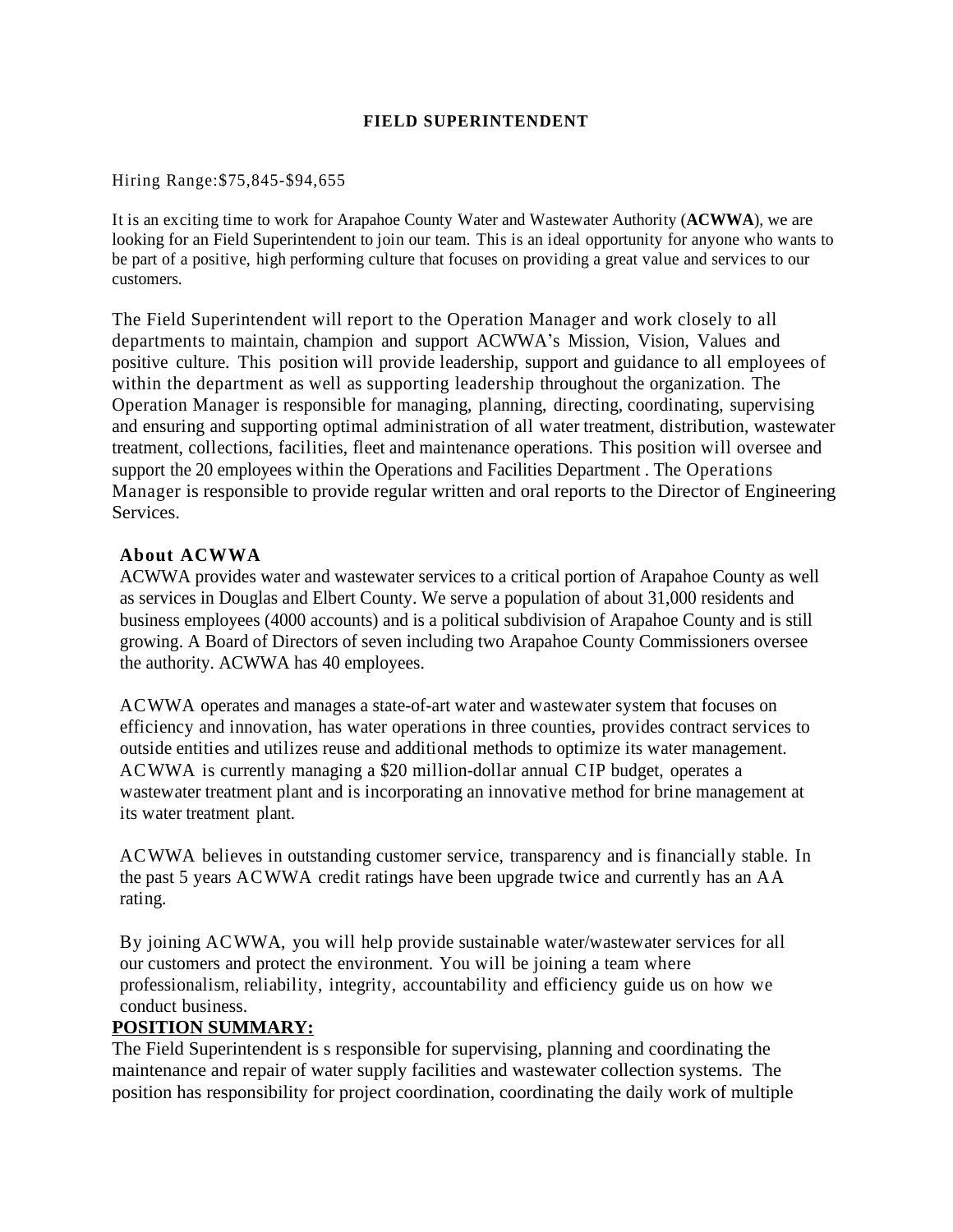crews, collecting data and entering it into computer systems, assuring regulatory compliance for water and wastewater systems and generating reports. The superintendent participates in longrange planning; strategic planning; and preparing requests for estimates and bids; and assist in development of annual budgets. The Field Superintendent also coordinates inventory and materials for construction projects; coordinates emergency repairs and is responsible for the day to day supervision of the field staff.

# **ESSENTIAL FUNCTIONS:**

- 1. Supervises oversees and tracks the repairs water meters and performs meter reading of Authority's water meters.
- 2. Planning and scheduling of routine maintenance on variety of equipment such as chlorine pumps, booster pumps, lift station pumps, check valves, diesel generators, and diesel pumps, valves, air vacs, and prv's.
- 3. Research state water schedules for collecting water and wastewater samples for analysis in accordance with State standards
- 4. Performs quality control and quality assurance of minor lab test such as PH and CL2, in accordance with State and ACWWA policy
- 5. Assures Field Team is Monitoring and inspecting ACWWA physical facilities; takes appropriate action in accordance with policy and procedures
- 6. Planning and scheduling water treatment and lift station rounds procedures.
- 7. Performs routine flushing of the distribution system.
- 8. Responds to emergency calls as necessary.
- 9. Able to drive the company vehicle and performs minor vehicle maintenance.
- 10. Responds to customer service issues and follows up according to ACWWA policy.
- 11. Attend required regulatory meetings. .
- 12. Conducts a variety of administrative tasks such as maintaining logs and recording observations, ordering supplies and general clerical duties.
- 13. Leads and participates in the work of crews engaged in the installation, maintenance, and repair of water mains, valves, hydrants, services, meters and booster pumps.
- 14. Instructs and directs Field Tech staff in the proper performance of duties and provides input regarding their performance.
- 15. Supervise, coach and discipline direct reports, and completes employees performance evaluations.
- 16. Operates and trains others in the use of equipment such as trucks, heavy equipment, air compressors, jackhammers, and a variety of power and hand tools.
- 17. Turns on and off water services; cleans mains and flushes the water system.
- 18. Tracking of locates and marks water lines for contractors and District crews.
- 19. Investigates leaks and reports service interruptions; repairs valves and insures that they are working properly
- 20. Cleans, repairs, and maintains sewer collection systems, mains, laterals, lift stations, and related structures; cleans up work sites upon completion of job;
- 21. Flushes and clears collection systems; operates hydrovactor, hand jet, and machine rods to clear lines.
- 22. Serve as ORC of water and wastewater systems.
- 23. Schedules and assigns work to Field Technicians; supervises their activities.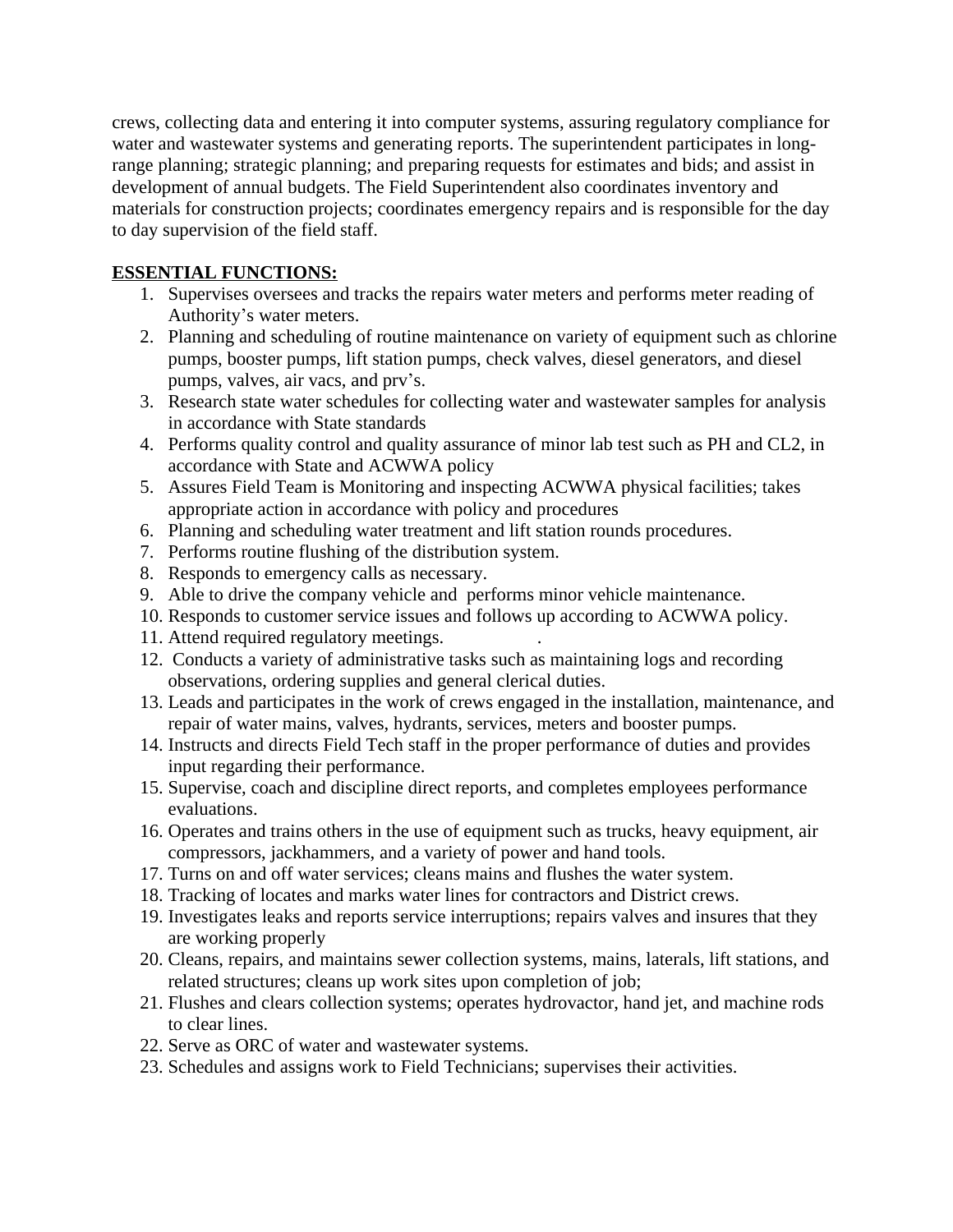- 24. Serves as point person for the Field Technicians and other ACWWA staff regarding field operations.
- 25. Completes administrative functions such as data entry, maintaining logs and producing reports.
- 26. Performs duties in a professional manner and works well with others.
- 27. Prepares detailed documents for employee promotions for HR and management.
- 28. Coordinates project activities with operational and engineering functions and ensures projects are managed in timely manner and within budget.
- 29. Establishes and maintain cooperative working relationships with co-workers, outside agencies, and the public.
- 30. Regular attendance and adherence to prescribed work schedule to conduct job duties.
- 31. Observes safe work practices
- 32. Conducts daily team meetings and task assignments for Field Operations Team.
- 33. Planning and coordination of training for the Field Operations Team
- 34. Provide daily reports to Operations Manager.

## **REQUIRED KNOWLEDGE, SKILLS, AND ABILITIES**

### **Knowledge of:**

- Knowledge of hazards and safety precautions applicable to the work
- Well pumping hydraulics
- Water storage tank hydraulics
- Water Chemistry and physics
- Chemical dosage calculations
- Basic water and wastewater math
- Drinking water regulations
- Wastewater discharge standards
- Water Treatment
- Wastewater Treatment
- Preventive and Predictable maintenance
- Pressure and Flow calculations
- Instrumentation and control system functions
- PLC SCADA and HMI
- Equipment, techniques, and procedures involved in the maintenance and repair of sewer systems and related facilities and equipment
- Related laws, ordinances, rules, regulations, policies, and procedures
- Operation and maintenance of wide variety of hand and power tools and equipment common to the field
- Safe work methods and safety regulations pertaining to the work
- Basic computerized record keeping applications
- Codes and regulations applicable to the work
- Tools and equipment used in the installation, maintenance, and repair of water mains, services, meters, hydrants and valves
- Equipment operation, maintenance, and repair methods and practices at an advanced journey level
- Operation and maintenance of underground video inspection systems and equipment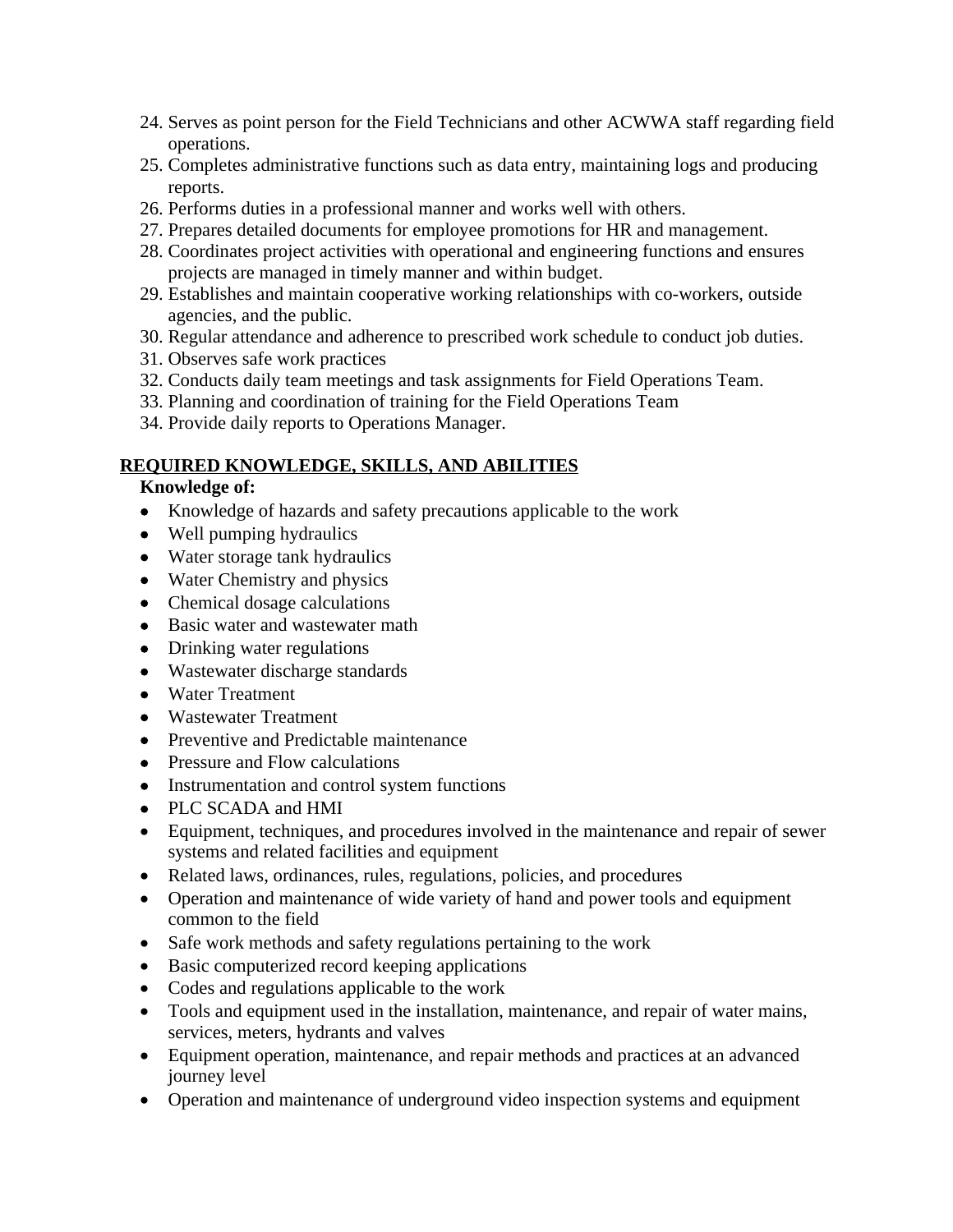- GIS functions
- Leadership and team work performance
- Cross connection control
- Basic design principles for water and wastewater piping, valves, pumping, disinfection and filtration.
- Attend meetings with contract engineering, local government representatives and vendors.
- Create critical parameters and standard operating procedures based on key performance indicators and process maps.
- Complete knowledge and understanding of Colorado State law REG 11 and REG 100.

# **Ability to:**

- Oversee the Field Operations team on-call for a rotational basis and work outside of regular work hours as necessary, including weekends and holidays, and respond to emergency's
- Perform a variety of repair, and maintenance tasks
- Work under routine and emergency conditions, sometimes in severe weather
- Understand and follow instructions and directions
- Perform a wide variety of physically strenuous tasks
- Enter data into computer system
- Read, interpret, and understand blueprints and construction drawings
- Maintain records
- Maintain and repair equipment and tools
- Able to work with hand tools
- Ascending or descending ladders
- Able to wear a mask/respirator
- Independently perform the most complex, skilled, and responsible water system maintenance duties
- Train lesser-skilled staff in water service and repair work
- Determine work methods and materials for assigned jobs
- Repair, install, and maintain water mains, services, hydrants, meters and valves at an advanced journey level

Maintain accurate records of work performed

- Install meters
- Perform heavy physical labor
- Operate power-driven equipment used in water service work
- Read water meters and turn-on and off service
- Read and interpret plans, drawings, maps, and specifications
- Understand and follow instructions and directions; exercise independent judgment and initiative without close supervision.
- Organize work teams to complete a wide variety of tasks on water and wastewater treatment systems.
- Provide written reports and presentations to managers, engineers and board members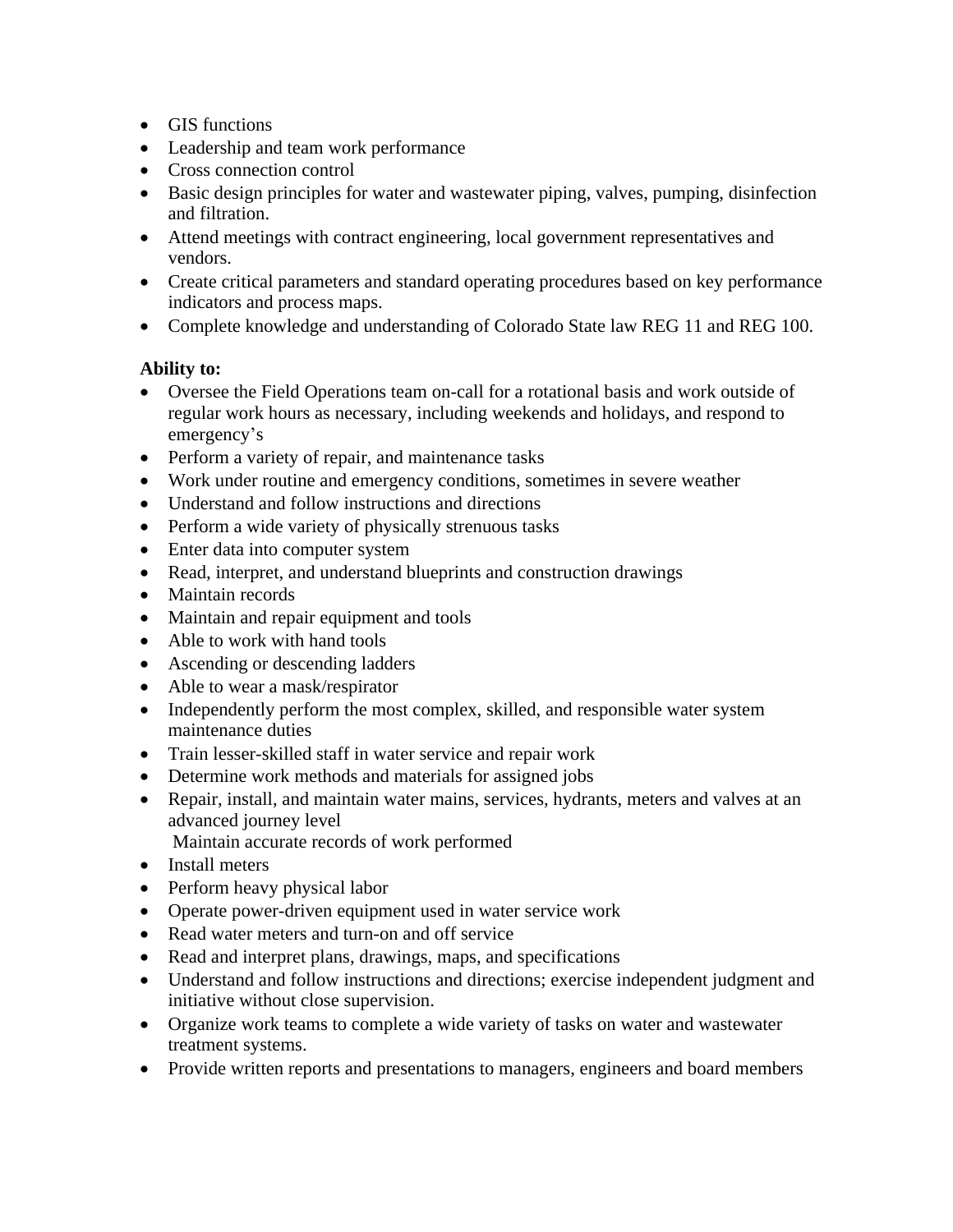- Communicate in a professional manner to the Colorado Department of Health and Environment representing ACWWA.
- Conduct in depth training on water and wastewater calculations to all Field techs.

# **EDUCATION AND EXPERIENCE:**

 High School graduation or GED equivalent.5-10 years of water and wastewater experience. Two-year Associate Degree Water Quality Management and or Bachelor Degree in Science. Minimum of two years of supervisory experience in water and wastewater systems preferred. Requires minimum of a B certificate in Water Treatment, a Level 3 certification in Wastewater Collection and a Level 3 certification in Water Distribution from the state of Colorado. Formal Leadership training by AWWA and or other professional organizations.

# **OTHER REQUIREMENTS**

- Must possess valid Colorado Driver's license. If applicant has a valid out of state license they must obtain a valid Colorado license within 30 days of hire or their employment may be terminated.
- Must present a report from the Colorado Division of Motor Vehicles or if out of State an equivalent report that indicates a driving record acceptable to the Authority in obtaining insurance coverage. Using of any type of tobacco product is not allowed on company property or in company vehicles at any time.

## **Why Work for ACWWA?**

ACWWA is a dynamic and positive place to work with passionate employees. ACWWA provides excellent benefits including a 100% employer paid health insurance, dental, vision, HRA contributions, 11 paid holidays, two (2) floating holidays, 3% employer contributions to employee retirement plus up to 5% matching retirement contribution program, wellness reimbursement, volunteer time off, vacation, sick time, short term disability and long-term disability.

## **PRE-EMPLOYMENT SCREENING REQUIREMENTS TO INCLUDE:**

- *•* Criminal Background Check
- *•* DrugScreening
- *•* Motor Vehicle Record Check

*ACWWA is An Equal Opportunity/Affirmative Action Employer. All qualified applicants will receive consideration for employment without regard to race, color, religion, sex, sexual orientation, gender identity, national origin, disability or veteran status, age or any other federally protected class.*